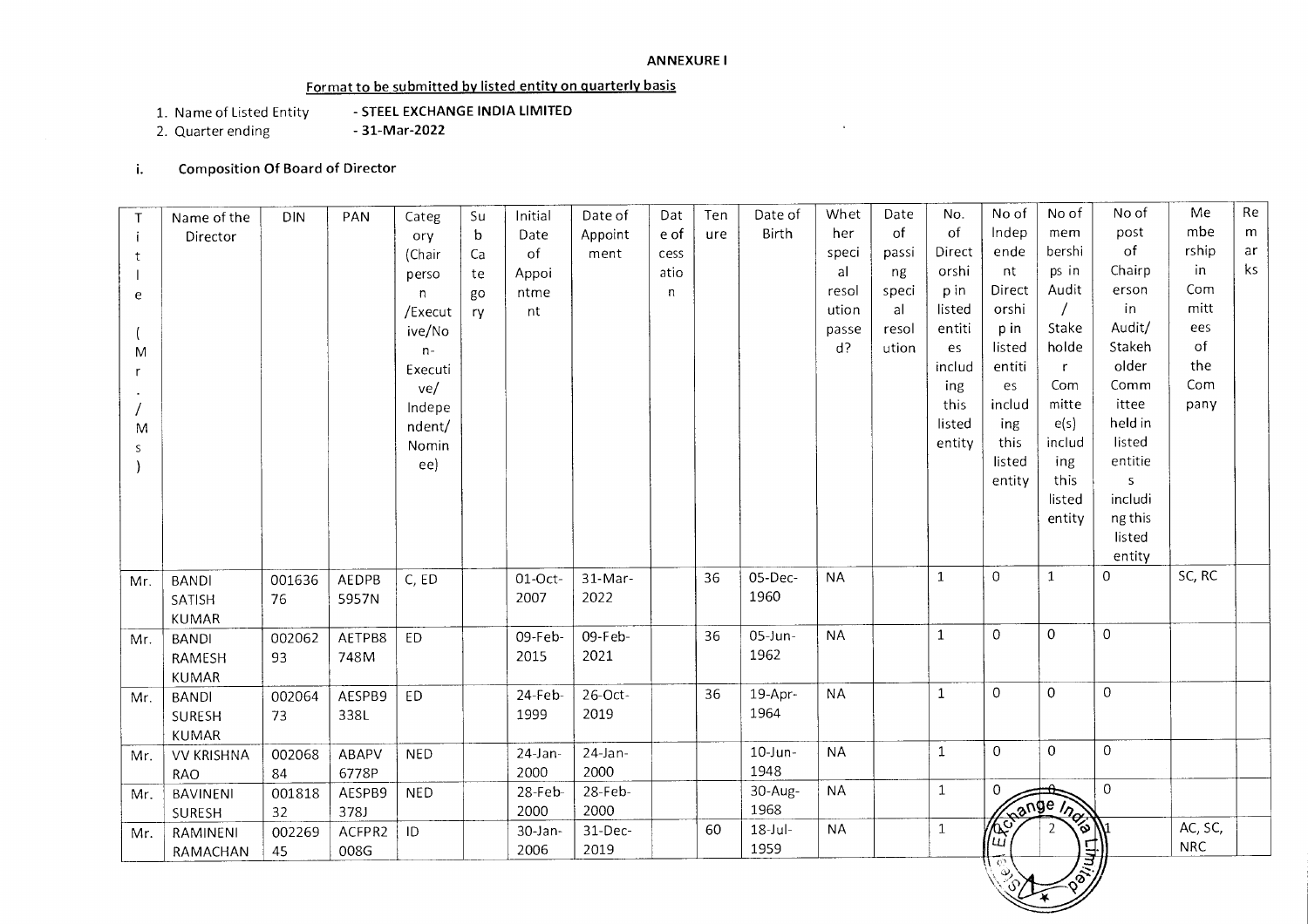|     | DRA RAO                            |              |                       |                   |                        |                    |    |                    |           |                        |          |          |                |                |                   |
|-----|------------------------------------|--------------|-----------------------|-------------------|------------------------|--------------------|----|--------------------|-----------|------------------------|----------|----------|----------------|----------------|-------------------|
| Mr. | <b>SIVA</b><br>PRASAD<br>CHIVUKULA | 019047<br>85 | ABFPC0<br>393N        | ID                | $10$ -Jan-<br>2008     | $31$ -Dec-<br>2019 | 60 | 25-Dec-<br>1943    | Yes       | $30 -$<br>Sep-<br>2019 |          |          |                |                | AC,<br><b>NRC</b> |
| Mr. | KODALI<br>KRISHNA<br>RAO           | 003827<br>26 | <b>ADDPK</b><br>4509L | ID                | $31$ -Jan-<br>2009     | $31$ -Dec-<br>2019 | 60 | $15$ -Jul-<br>1946 | Yes       | $30 -$<br>Sep-<br>2019 |          | $\Omega$ |                |                | AC,<br><b>NRC</b> |
| Mr. | E SANKARA<br><b>RAO</b>            | 051847<br>47 | ABRPR<br>1696R        | ID                | $28 -$<br>May-<br>2021 | 28-May-<br>2021    | 60 | $31$ -Dec-<br>1960 | <b>NA</b> |                        | 4        | $\Omega$ | $\overline{4}$ | $\overline{0}$ | AC, RC            |
| Ms. | SUJATHA<br>CHATTOPAD<br><b>HAY</b> | 023366<br>83 | ADGPC<br>5174Q        | ID                | $27 -$<br>Mar-<br>2015 | 27-Mar-<br>2020    | 60 | 27-Aug-<br>1964    | <b>NA</b> |                        | 4        | 0        | 3              | $\Omega$       | SC, RC            |
| Mr. | SHYAM<br>JAGETIYA                  | 025812<br>62 | AADPJ5<br>075D        | NED,<br><b>ND</b> | $12$ -Feb-<br>2022     |                    |    | 07-Jun-<br>1972    | <b>NA</b> |                        | $\Omega$ | $\Omega$ | $\Omega$       | $\Omega$       |                   |

| Company Remarks                |     |
|--------------------------------|-----|
| Whether Permanent chairperson  | Yes |
| appointed                      |     |
| Whether Chairperson is related | Yes |
| to MD or CEO                   |     |

# ii. Composition of Committees

### a. Audit Committee

| Sr. | Name of the Director               | Category | Chairperson/Membership | Appointment | Cessation Date |
|-----|------------------------------------|----------|------------------------|-------------|----------------|
| No. |                                    |          |                        | Date        |                |
|     | SIVA PRASAD CHIVUKULA              | -ID      | Chairperson            | 03-Jul-2013 |                |
|     | RAMINENI RAMACHANDRA<br><b>RAO</b> | -ID      | Member                 | 03-Jul-2013 |                |
|     | KODALI KRISHNA RAO                 | ID       | Member                 | 03-Jul-2013 |                |
|     | E SANKARA RAO                      | ID       | Member                 | 28-May-2021 |                |

|           | Company Remarks                        |          |                        |             |                |
|-----------|----------------------------------------|----------|------------------------|-------------|----------------|
|           | Whether Permanent chairperson          | Yes      |                        |             |                |
| appointed |                                        |          |                        |             |                |
|           | b. Stakeholders Relationship Committee |          |                        |             |                |
| Sr.       | Name of the Director                   | Category | Chairperson/Membership | Appointment | Cessation Date |
| No.       |                                        |          |                        | Date        | ‱‱             |
|           | RAMINENI RAMACHANDRA                   | ID       | Chairperson            | 27-Oct-2007 |                |
|           | <b>RAO</b>                             |          |                        |             |                |
|           | SUJATHA CHATTOPADHAY                   | ID       | Member                 | 28-May-2021 |                |

<u>न्ना</u>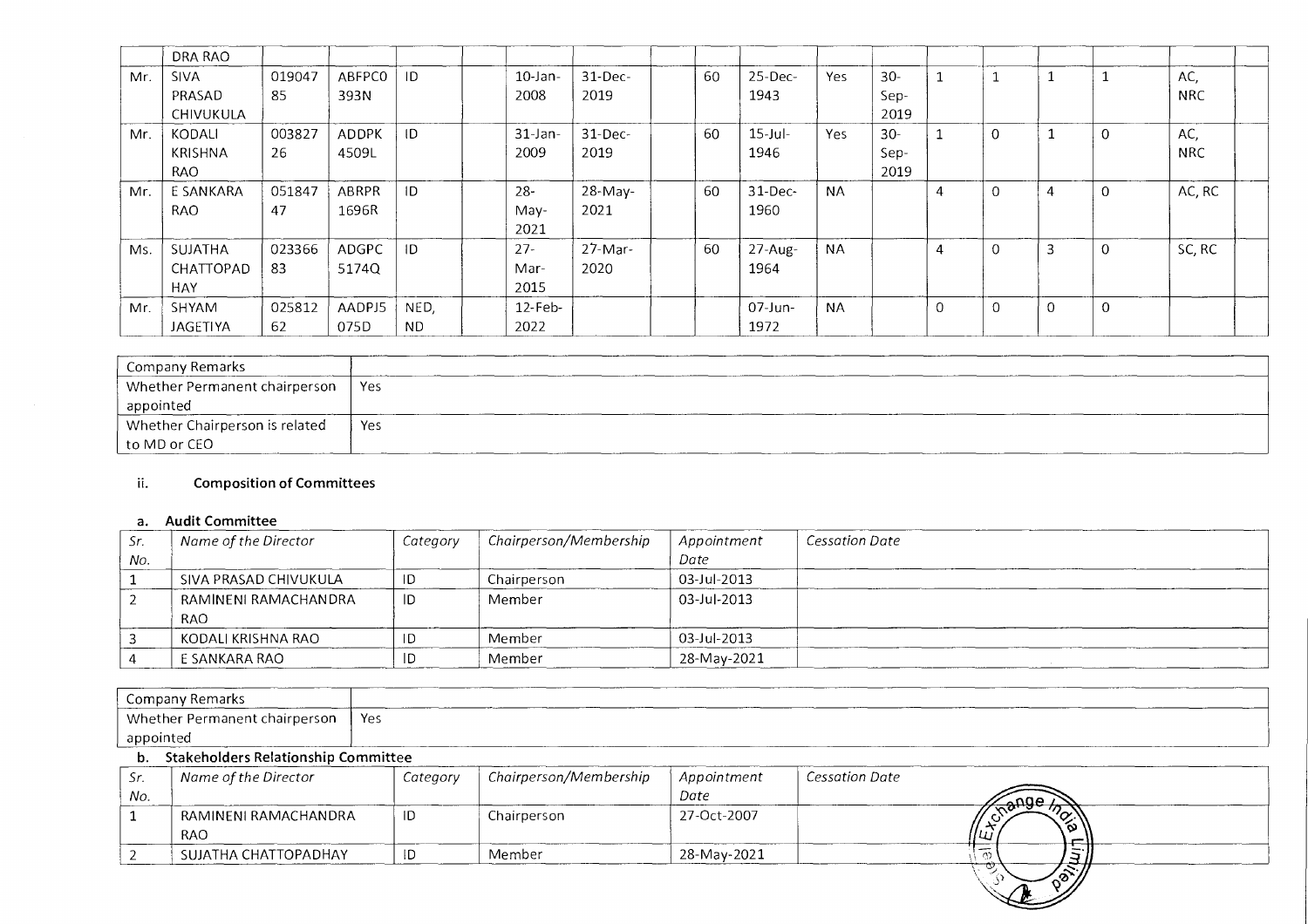| BANDI<br>، SATISH .<br>KUMAR | C,ED | Member | 30-Sep-2000 |  |  |
|------------------------------|------|--------|-------------|--|--|
|                              |      |        |             |  |  |

| $\overline{\phantom{0}}$<br>Company Remarks |     |
|---------------------------------------------|-----|
| Whether Permanent chairperson               | Yes |
| appointed                                   |     |

# c. Risk Management Committee

| Эr. | Name of the Director | Category | Chairperson/Membership | Appointment | Cessation Date |
|-----|----------------------|----------|------------------------|-------------|----------------|
| No. |                      |          |                        | Date        |                |
|     | BANDI SATISH KUMAR   | C.ED     | Chairperson            | 09-Aug-2021 |                |
|     | E SANKARA RAO        |          | Member                 | 09-Aug-2021 |                |
|     | SUJATHA CHATTOPADHAY | ID       | Member                 | 09-Aug-2021 |                |

| Company Remarks                 |     |
|---------------------------------|-----|
| Whether Permanent chairperson ' | Yes |
| appointed                       |     |

## d. Nomination and Remuneration Committee

| Sr. | Name of the Director  | Category | Chairperson/Membership | Appointment | <b>Cessation Date</b> |
|-----|-----------------------|----------|------------------------|-------------|-----------------------|
| No. |                       |          |                        | Date        |                       |
|     | SIVA PRASAD CHIVUKULA |          | Chairperson            | 12-Aug-2011 |                       |
|     | RAMINENI RAMACHANDRA  |          | Member                 | 11-Feb-2013 |                       |
|     | <b>RAO</b>            |          |                        |             |                       |
|     | KODALI KRISHNA RAO    |          | Member                 | 12-Aug-2011 |                       |

| Company Remarks               |     |
|-------------------------------|-----|
| Whether Permanent chairperson | Yes |
| appointed                     |     |

## iii. Meeting of Board of Directors

| Date(s) of Meeting | Date(s) of Meeting | Whether        | Number of           | Number of Independent Directors present |
|--------------------|--------------------|----------------|---------------------|-----------------------------------------|
| (if any) in the    | (if any) in the    | requirement of | Directors present [ |                                         |
| previous quarter   | relevant quarter   | Quorum met     |                     |                                         |
| 14-Nov-2021        | 12-Feb-2022        | Yes            |                     |                                         |
| 24-Dec-2021        |                    | Yes            |                     |                                         |

| Company Remarks                    |                           |
|------------------------------------|---------------------------|
| Maximum gap between any two        | -49<br>$\sim$ ange $\sim$ |
| ' consecutives (in number of days) | ,,,,<br>്റി<br>----       |
|                                    | 11யி                      |

సా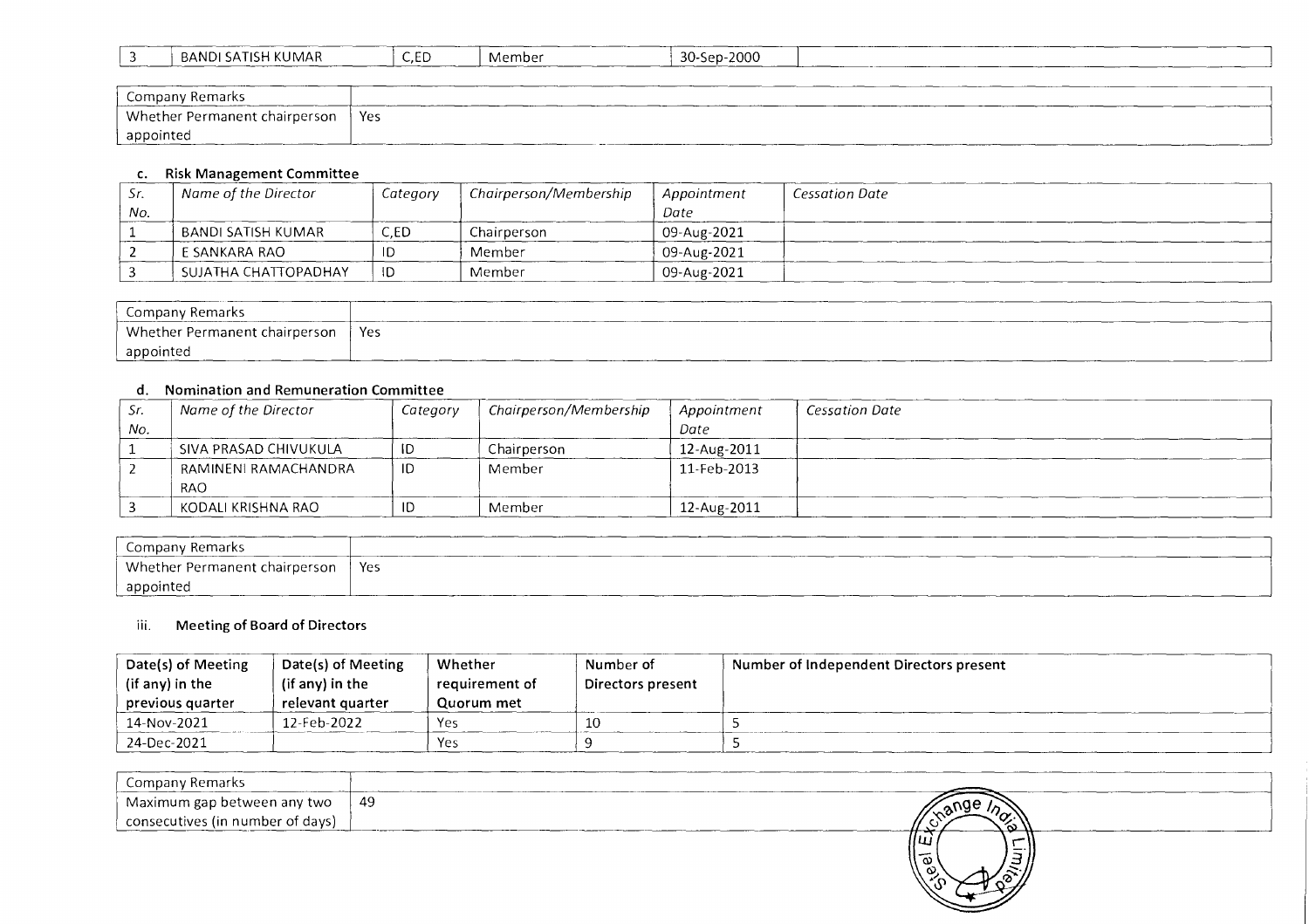# iv. Meeting of Committees

| Name of the<br>Committee                  | Date(s) of meeting<br>during of the<br>committee in the<br>previous quarter | Date(s) of meeting<br>of the committee<br>in the relevant<br>quarter | Whether<br>requirement of<br>Quorum met<br>(Yes/No) | Number of<br><b>Directors</b><br>present | Number of independent directors present |
|-------------------------------------------|-----------------------------------------------------------------------------|----------------------------------------------------------------------|-----------------------------------------------------|------------------------------------------|-----------------------------------------|
| Audit Committee                           | 14-Nov-2021                                                                 |                                                                      | Yes.                                                |                                          |                                         |
| <b>Risk Management</b><br>Committee       | 24-Dec-2021                                                                 |                                                                      | Yes                                                 |                                          |                                         |
| Audit Committee                           |                                                                             | 12-Feb-2022                                                          | Yes                                                 |                                          |                                         |
| Risk Management<br>Committee              |                                                                             | 11-Feb-2022                                                          | Yes                                                 | 3                                        |                                         |
| Nomination &<br>Remuneration<br>Committee |                                                                             | 11-Feb-2022                                                          | Yes                                                 |                                          | 3                                       |
| Audit Committee                           |                                                                             | 28-Mar-2022                                                          | Yes                                                 |                                          | 4                                       |
| Stakeholders<br>Relationship<br>Committee |                                                                             | 28-Mar-2022                                                          | Yes                                                 |                                          |                                         |

| ' Company Remarks               |    |
|---------------------------------|----|
| Maximum gap between any two     | 89 |
| consecutive (in number of days) |    |
| [Only for Audit Committee]      |    |

# v. Related Party Transactions

| <b>Subiect</b>                                          | Compliance status<br>(Yes/No/NA) | Remark |
|---------------------------------------------------------|----------------------------------|--------|
| Whether prior approval of audit committee obtained      | Yes                              |        |
| Whether shareholder approval obtained for material RPT  | Yes                              |        |
| Whether details of RPT entered into pursuant to omnibus | Yes                              |        |
| approval have been reviewed by Audit Committee          |                                  |        |

| Disclosure of notes on related<br>party transactions and<br>  Disclosure of notes of material<br>related party transactions |  |
|-----------------------------------------------------------------------------------------------------------------------------|--|
|                                                                                                                             |  |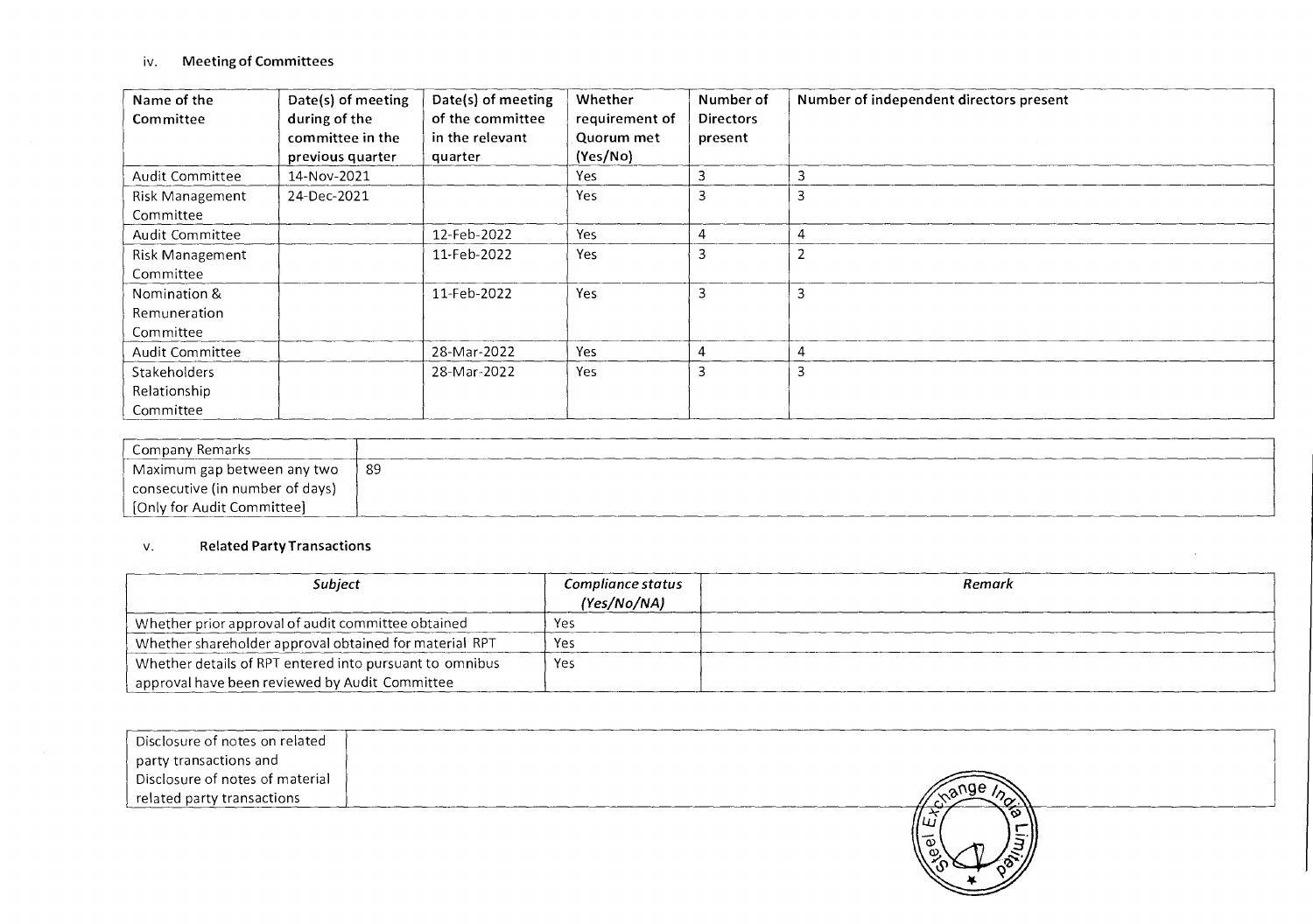#### VI. Affirmations

- 1. The composition of Board of Directors is in terms of SEBI (Listing obligations and disclosure requirements) Regulations, 2015. Yes
- 2. The composition of the following committees is in terms of SEBI(Listing obligations and disclosure requirements) Regulations, 2015
	- a. Audit Committee Yes
	- b. Nomination & remuneration committee Yes
	- C. Stakeholders relationship committee Yes
	- d. Risk management committee (applicable to the top 100 listed entities) Yes
- 3. The committee members have been made aware of their powers, role and responsibilities as specified in SEBI (Listing obligations and disclosure requirements) Regulations, 2015. - Yes
- 4. The meetings of the board of directors and the above committees have been conducted in the manner as specified in SEBI (Listing obligations and disclosure requirements) Regulations, 2015.- Yes
- 5. a. This report and/or the report submitted in the previous quarter has been placed before Board of Directors. Yes b. Any comments/observations/advice of Board of Directors may be mentioned here:

Name : The Raveendra Babu M Designation Company Secretary & Compliance Officer

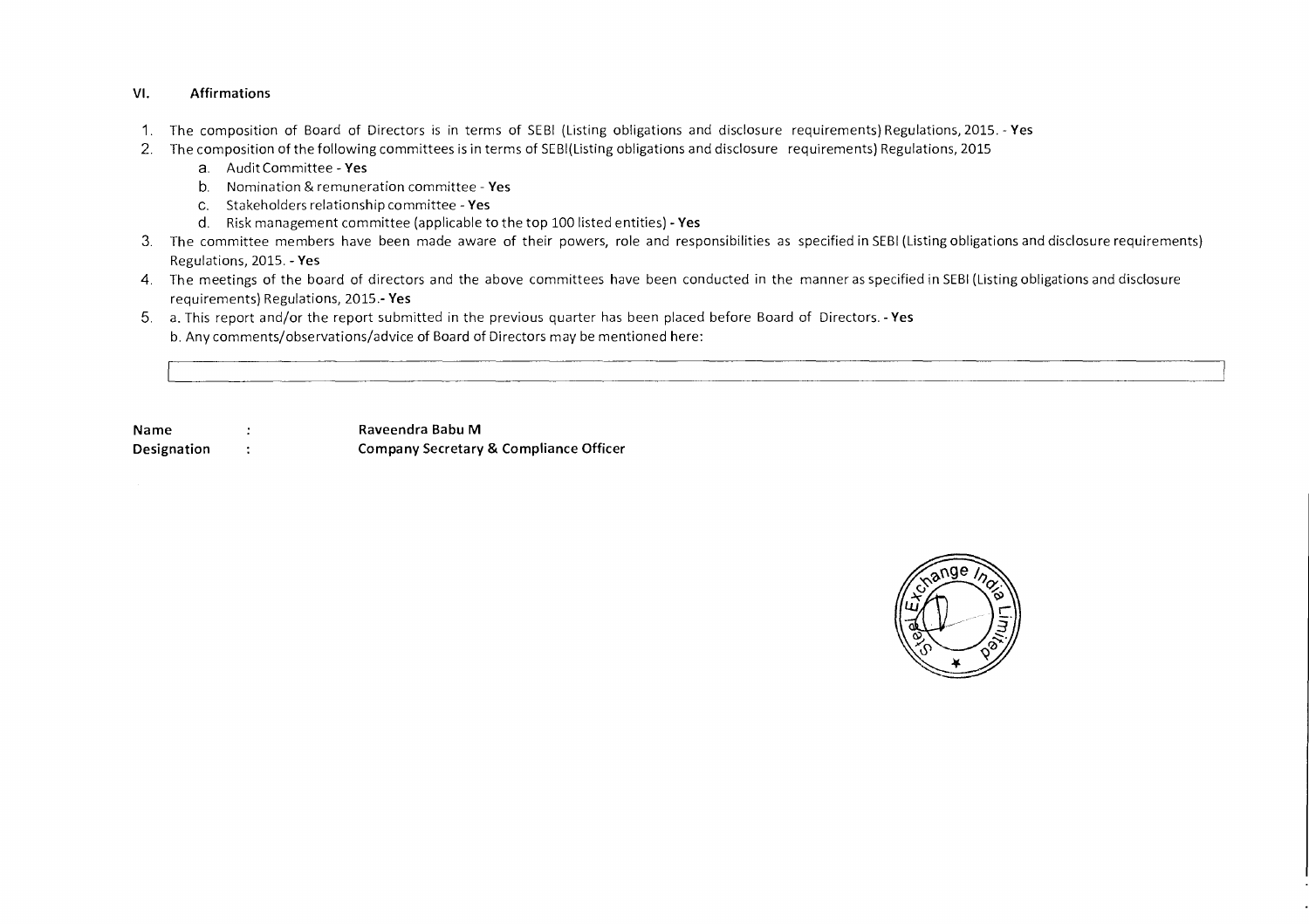### **ANNEXURE II**

## **Format to be submitted by listed entity at the end of the financial year (for the whole of financial yearl**

| Company Remark<br>Website<br>Item<br>Compliance<br>status<br>As per regulation 46(2) of the LODR:<br>Details of business<br>http://seil.co.in/<br>Yes.<br>Terms and conditions of appointment of<br>http://seil.co.in/Code_and_Policies.html<br>Yes.<br>Composition of various committees of board of Yes<br>http://seil.co.in/directors.html<br>Code of conduct of board of directors and<br>http://seil.co.in/Code_and_Policies.html<br>Yes<br>Details of establishment of vigil mechanism/<br>http://seil.co.in/Code and Policies.html<br>Yes.<br>http://seil.co.in/Code_and_Policies.html<br>Criteria of making payments to non-executive<br>Yes<br>Policy on dealing with related party<br>http://seil.co.in/Code and Policies.html<br>Yes<br>Policy for determining 'material' subsidiaries<br>Not Applicable<br>Details of familiarization programs imparted to Yes<br>http://seil.co.in/Code_and_Policies.html<br>Email address for grievance redressal and other Yes<br>http://seil.co.in/investor_information.html<br>relevant details entity who are responsible for<br>Contact information of the designated officials<br>http://seil.co.in/investor_information.html<br>Yes<br>Financial results<br>http://seil.co.in/quaterly_results.html<br>Yes<br>http://seil.co.in/holding_pattern.html<br>Shareholding pattern<br>Yes<br>Details of agreements entered into with the<br>Not Applicable<br>media companies and/or their associates<br>Schedule of analyst or institutional investor<br>Not Applicable<br>meet and presentations madeby the listed<br>New name and the old name of the listed entity Not Applicable<br>http://seil.co.in/Paper_Publications.html<br>Advertisements as per regulation 47 (1)<br>Yes.<br>Not Applicable<br>Credit rating or revision in credit rating<br>Separate audited financial statements of each<br>Not Applicable<br>As per other regulations of the LODR:<br>Whether company has provided information<br>http://seil.co.in/index.html<br>Yes<br>under separate section on its website as per<br>Regulation 46(2)<br>Materiality Policy as per Regulation 30<br>http://seil.co.in/Code_and_Policies.html<br>Yes.<br>Dividend Distribution policy as per Regulation<br>Not Applicable<br>www.seil.co.in<br>It is certified that these contents on the website Yes<br><b>Il Annual Affirmations</b> | I. Disclosure on website in terms of Listing Regulations |  |  |  |  |
|---------------------------------------------------------------------------------------------------------------------------------------------------------------------------------------------------------------------------------------------------------------------------------------------------------------------------------------------------------------------------------------------------------------------------------------------------------------------------------------------------------------------------------------------------------------------------------------------------------------------------------------------------------------------------------------------------------------------------------------------------------------------------------------------------------------------------------------------------------------------------------------------------------------------------------------------------------------------------------------------------------------------------------------------------------------------------------------------------------------------------------------------------------------------------------------------------------------------------------------------------------------------------------------------------------------------------------------------------------------------------------------------------------------------------------------------------------------------------------------------------------------------------------------------------------------------------------------------------------------------------------------------------------------------------------------------------------------------------------------------------------------------------------------------------------------------------------------------------------------------------------------------------------------------------------------------------------------------------------------------------------------------------------------------------------------------------------------------------------------------------------------------------------------------------------------------------------------------------------------------------------------------------------------------------------------------------------------------------------|----------------------------------------------------------|--|--|--|--|
|                                                                                                                                                                                                                                                                                                                                                                                                                                                                                                                                                                                                                                                                                                                                                                                                                                                                                                                                                                                                                                                                                                                                                                                                                                                                                                                                                                                                                                                                                                                                                                                                                                                                                                                                                                                                                                                                                                                                                                                                                                                                                                                                                                                                                                                                                                                                                         |                                                          |  |  |  |  |
|                                                                                                                                                                                                                                                                                                                                                                                                                                                                                                                                                                                                                                                                                                                                                                                                                                                                                                                                                                                                                                                                                                                                                                                                                                                                                                                                                                                                                                                                                                                                                                                                                                                                                                                                                                                                                                                                                                                                                                                                                                                                                                                                                                                                                                                                                                                                                         |                                                          |  |  |  |  |
|                                                                                                                                                                                                                                                                                                                                                                                                                                                                                                                                                                                                                                                                                                                                                                                                                                                                                                                                                                                                                                                                                                                                                                                                                                                                                                                                                                                                                                                                                                                                                                                                                                                                                                                                                                                                                                                                                                                                                                                                                                                                                                                                                                                                                                                                                                                                                         |                                                          |  |  |  |  |
|                                                                                                                                                                                                                                                                                                                                                                                                                                                                                                                                                                                                                                                                                                                                                                                                                                                                                                                                                                                                                                                                                                                                                                                                                                                                                                                                                                                                                                                                                                                                                                                                                                                                                                                                                                                                                                                                                                                                                                                                                                                                                                                                                                                                                                                                                                                                                         |                                                          |  |  |  |  |
|                                                                                                                                                                                                                                                                                                                                                                                                                                                                                                                                                                                                                                                                                                                                                                                                                                                                                                                                                                                                                                                                                                                                                                                                                                                                                                                                                                                                                                                                                                                                                                                                                                                                                                                                                                                                                                                                                                                                                                                                                                                                                                                                                                                                                                                                                                                                                         |                                                          |  |  |  |  |
|                                                                                                                                                                                                                                                                                                                                                                                                                                                                                                                                                                                                                                                                                                                                                                                                                                                                                                                                                                                                                                                                                                                                                                                                                                                                                                                                                                                                                                                                                                                                                                                                                                                                                                                                                                                                                                                                                                                                                                                                                                                                                                                                                                                                                                                                                                                                                         |                                                          |  |  |  |  |
|                                                                                                                                                                                                                                                                                                                                                                                                                                                                                                                                                                                                                                                                                                                                                                                                                                                                                                                                                                                                                                                                                                                                                                                                                                                                                                                                                                                                                                                                                                                                                                                                                                                                                                                                                                                                                                                                                                                                                                                                                                                                                                                                                                                                                                                                                                                                                         |                                                          |  |  |  |  |
|                                                                                                                                                                                                                                                                                                                                                                                                                                                                                                                                                                                                                                                                                                                                                                                                                                                                                                                                                                                                                                                                                                                                                                                                                                                                                                                                                                                                                                                                                                                                                                                                                                                                                                                                                                                                                                                                                                                                                                                                                                                                                                                                                                                                                                                                                                                                                         |                                                          |  |  |  |  |
|                                                                                                                                                                                                                                                                                                                                                                                                                                                                                                                                                                                                                                                                                                                                                                                                                                                                                                                                                                                                                                                                                                                                                                                                                                                                                                                                                                                                                                                                                                                                                                                                                                                                                                                                                                                                                                                                                                                                                                                                                                                                                                                                                                                                                                                                                                                                                         |                                                          |  |  |  |  |
|                                                                                                                                                                                                                                                                                                                                                                                                                                                                                                                                                                                                                                                                                                                                                                                                                                                                                                                                                                                                                                                                                                                                                                                                                                                                                                                                                                                                                                                                                                                                                                                                                                                                                                                                                                                                                                                                                                                                                                                                                                                                                                                                                                                                                                                                                                                                                         |                                                          |  |  |  |  |
|                                                                                                                                                                                                                                                                                                                                                                                                                                                                                                                                                                                                                                                                                                                                                                                                                                                                                                                                                                                                                                                                                                                                                                                                                                                                                                                                                                                                                                                                                                                                                                                                                                                                                                                                                                                                                                                                                                                                                                                                                                                                                                                                                                                                                                                                                                                                                         |                                                          |  |  |  |  |
|                                                                                                                                                                                                                                                                                                                                                                                                                                                                                                                                                                                                                                                                                                                                                                                                                                                                                                                                                                                                                                                                                                                                                                                                                                                                                                                                                                                                                                                                                                                                                                                                                                                                                                                                                                                                                                                                                                                                                                                                                                                                                                                                                                                                                                                                                                                                                         |                                                          |  |  |  |  |
|                                                                                                                                                                                                                                                                                                                                                                                                                                                                                                                                                                                                                                                                                                                                                                                                                                                                                                                                                                                                                                                                                                                                                                                                                                                                                                                                                                                                                                                                                                                                                                                                                                                                                                                                                                                                                                                                                                                                                                                                                                                                                                                                                                                                                                                                                                                                                         |                                                          |  |  |  |  |
|                                                                                                                                                                                                                                                                                                                                                                                                                                                                                                                                                                                                                                                                                                                                                                                                                                                                                                                                                                                                                                                                                                                                                                                                                                                                                                                                                                                                                                                                                                                                                                                                                                                                                                                                                                                                                                                                                                                                                                                                                                                                                                                                                                                                                                                                                                                                                         |                                                          |  |  |  |  |
|                                                                                                                                                                                                                                                                                                                                                                                                                                                                                                                                                                                                                                                                                                                                                                                                                                                                                                                                                                                                                                                                                                                                                                                                                                                                                                                                                                                                                                                                                                                                                                                                                                                                                                                                                                                                                                                                                                                                                                                                                                                                                                                                                                                                                                                                                                                                                         |                                                          |  |  |  |  |
|                                                                                                                                                                                                                                                                                                                                                                                                                                                                                                                                                                                                                                                                                                                                                                                                                                                                                                                                                                                                                                                                                                                                                                                                                                                                                                                                                                                                                                                                                                                                                                                                                                                                                                                                                                                                                                                                                                                                                                                                                                                                                                                                                                                                                                                                                                                                                         |                                                          |  |  |  |  |
|                                                                                                                                                                                                                                                                                                                                                                                                                                                                                                                                                                                                                                                                                                                                                                                                                                                                                                                                                                                                                                                                                                                                                                                                                                                                                                                                                                                                                                                                                                                                                                                                                                                                                                                                                                                                                                                                                                                                                                                                                                                                                                                                                                                                                                                                                                                                                         |                                                          |  |  |  |  |
|                                                                                                                                                                                                                                                                                                                                                                                                                                                                                                                                                                                                                                                                                                                                                                                                                                                                                                                                                                                                                                                                                                                                                                                                                                                                                                                                                                                                                                                                                                                                                                                                                                                                                                                                                                                                                                                                                                                                                                                                                                                                                                                                                                                                                                                                                                                                                         |                                                          |  |  |  |  |
|                                                                                                                                                                                                                                                                                                                                                                                                                                                                                                                                                                                                                                                                                                                                                                                                                                                                                                                                                                                                                                                                                                                                                                                                                                                                                                                                                                                                                                                                                                                                                                                                                                                                                                                                                                                                                                                                                                                                                                                                                                                                                                                                                                                                                                                                                                                                                         |                                                          |  |  |  |  |
|                                                                                                                                                                                                                                                                                                                                                                                                                                                                                                                                                                                                                                                                                                                                                                                                                                                                                                                                                                                                                                                                                                                                                                                                                                                                                                                                                                                                                                                                                                                                                                                                                                                                                                                                                                                                                                                                                                                                                                                                                                                                                                                                                                                                                                                                                                                                                         |                                                          |  |  |  |  |
|                                                                                                                                                                                                                                                                                                                                                                                                                                                                                                                                                                                                                                                                                                                                                                                                                                                                                                                                                                                                                                                                                                                                                                                                                                                                                                                                                                                                                                                                                                                                                                                                                                                                                                                                                                                                                                                                                                                                                                                                                                                                                                                                                                                                                                                                                                                                                         |                                                          |  |  |  |  |
|                                                                                                                                                                                                                                                                                                                                                                                                                                                                                                                                                                                                                                                                                                                                                                                                                                                                                                                                                                                                                                                                                                                                                                                                                                                                                                                                                                                                                                                                                                                                                                                                                                                                                                                                                                                                                                                                                                                                                                                                                                                                                                                                                                                                                                                                                                                                                         |                                                          |  |  |  |  |
|                                                                                                                                                                                                                                                                                                                                                                                                                                                                                                                                                                                                                                                                                                                                                                                                                                                                                                                                                                                                                                                                                                                                                                                                                                                                                                                                                                                                                                                                                                                                                                                                                                                                                                                                                                                                                                                                                                                                                                                                                                                                                                                                                                                                                                                                                                                                                         |                                                          |  |  |  |  |
|                                                                                                                                                                                                                                                                                                                                                                                                                                                                                                                                                                                                                                                                                                                                                                                                                                                                                                                                                                                                                                                                                                                                                                                                                                                                                                                                                                                                                                                                                                                                                                                                                                                                                                                                                                                                                                                                                                                                                                                                                                                                                                                                                                                                                                                                                                                                                         |                                                          |  |  |  |  |
|                                                                                                                                                                                                                                                                                                                                                                                                                                                                                                                                                                                                                                                                                                                                                                                                                                                                                                                                                                                                                                                                                                                                                                                                                                                                                                                                                                                                                                                                                                                                                                                                                                                                                                                                                                                                                                                                                                                                                                                                                                                                                                                                                                                                                                                                                                                                                         |                                                          |  |  |  |  |
|                                                                                                                                                                                                                                                                                                                                                                                                                                                                                                                                                                                                                                                                                                                                                                                                                                                                                                                                                                                                                                                                                                                                                                                                                                                                                                                                                                                                                                                                                                                                                                                                                                                                                                                                                                                                                                                                                                                                                                                                                                                                                                                                                                                                                                                                                                                                                         |                                                          |  |  |  |  |
|                                                                                                                                                                                                                                                                                                                                                                                                                                                                                                                                                                                                                                                                                                                                                                                                                                                                                                                                                                                                                                                                                                                                                                                                                                                                                                                                                                                                                                                                                                                                                                                                                                                                                                                                                                                                                                                                                                                                                                                                                                                                                                                                                                                                                                                                                                                                                         |                                                          |  |  |  |  |
|                                                                                                                                                                                                                                                                                                                                                                                                                                                                                                                                                                                                                                                                                                                                                                                                                                                                                                                                                                                                                                                                                                                                                                                                                                                                                                                                                                                                                                                                                                                                                                                                                                                                                                                                                                                                                                                                                                                                                                                                                                                                                                                                                                                                                                                                                                                                                         |                                                          |  |  |  |  |
|                                                                                                                                                                                                                                                                                                                                                                                                                                                                                                                                                                                                                                                                                                                                                                                                                                                                                                                                                                                                                                                                                                                                                                                                                                                                                                                                                                                                                                                                                                                                                                                                                                                                                                                                                                                                                                                                                                                                                                                                                                                                                                                                                                                                                                                                                                                                                         |                                                          |  |  |  |  |
|                                                                                                                                                                                                                                                                                                                                                                                                                                                                                                                                                                                                                                                                                                                                                                                                                                                                                                                                                                                                                                                                                                                                                                                                                                                                                                                                                                                                                                                                                                                                                                                                                                                                                                                                                                                                                                                                                                                                                                                                                                                                                                                                                                                                                                                                                                                                                         |                                                          |  |  |  |  |
|                                                                                                                                                                                                                                                                                                                                                                                                                                                                                                                                                                                                                                                                                                                                                                                                                                                                                                                                                                                                                                                                                                                                                                                                                                                                                                                                                                                                                                                                                                                                                                                                                                                                                                                                                                                                                                                                                                                                                                                                                                                                                                                                                                                                                                                                                                                                                         |                                                          |  |  |  |  |
|                                                                                                                                                                                                                                                                                                                                                                                                                                                                                                                                                                                                                                                                                                                                                                                                                                                                                                                                                                                                                                                                                                                                                                                                                                                                                                                                                                                                                                                                                                                                                                                                                                                                                                                                                                                                                                                                                                                                                                                                                                                                                                                                                                                                                                                                                                                                                         |                                                          |  |  |  |  |
|                                                                                                                                                                                                                                                                                                                                                                                                                                                                                                                                                                                                                                                                                                                                                                                                                                                                                                                                                                                                                                                                                                                                                                                                                                                                                                                                                                                                                                                                                                                                                                                                                                                                                                                                                                                                                                                                                                                                                                                                                                                                                                                                                                                                                                                                                                                                                         |                                                          |  |  |  |  |
| <b>Regulation Number</b><br><b>Particulars</b><br>Compli<br>Company Remark<br><b>Cange Inc</b>                                                                                                                                                                                                                                                                                                                                                                                                                                                                                                                                                                                                                                                                                                                                                                                                                                                                                                                                                                                                                                                                                                                                                                                                                                                                                                                                                                                                                                                                                                                                                                                                                                                                                                                                                                                                                                                                                                                                                                                                                                                                                                                                                                                                                                                          |                                                          |  |  |  |  |
| ance<br>စ<br>status                                                                                                                                                                                                                                                                                                                                                                                                                                                                                                                                                                                                                                                                                                                                                                                                                                                                                                                                                                                                                                                                                                                                                                                                                                                                                                                                                                                                                                                                                                                                                                                                                                                                                                                                                                                                                                                                                                                                                                                                                                                                                                                                                                                                                                                                                                                                     |                                                          |  |  |  |  |

red in the second stress of the second stress in the second stress in the second stress in the second stress i<br>red in the second stress in the second stress in the second stress in the second stress in the second stress in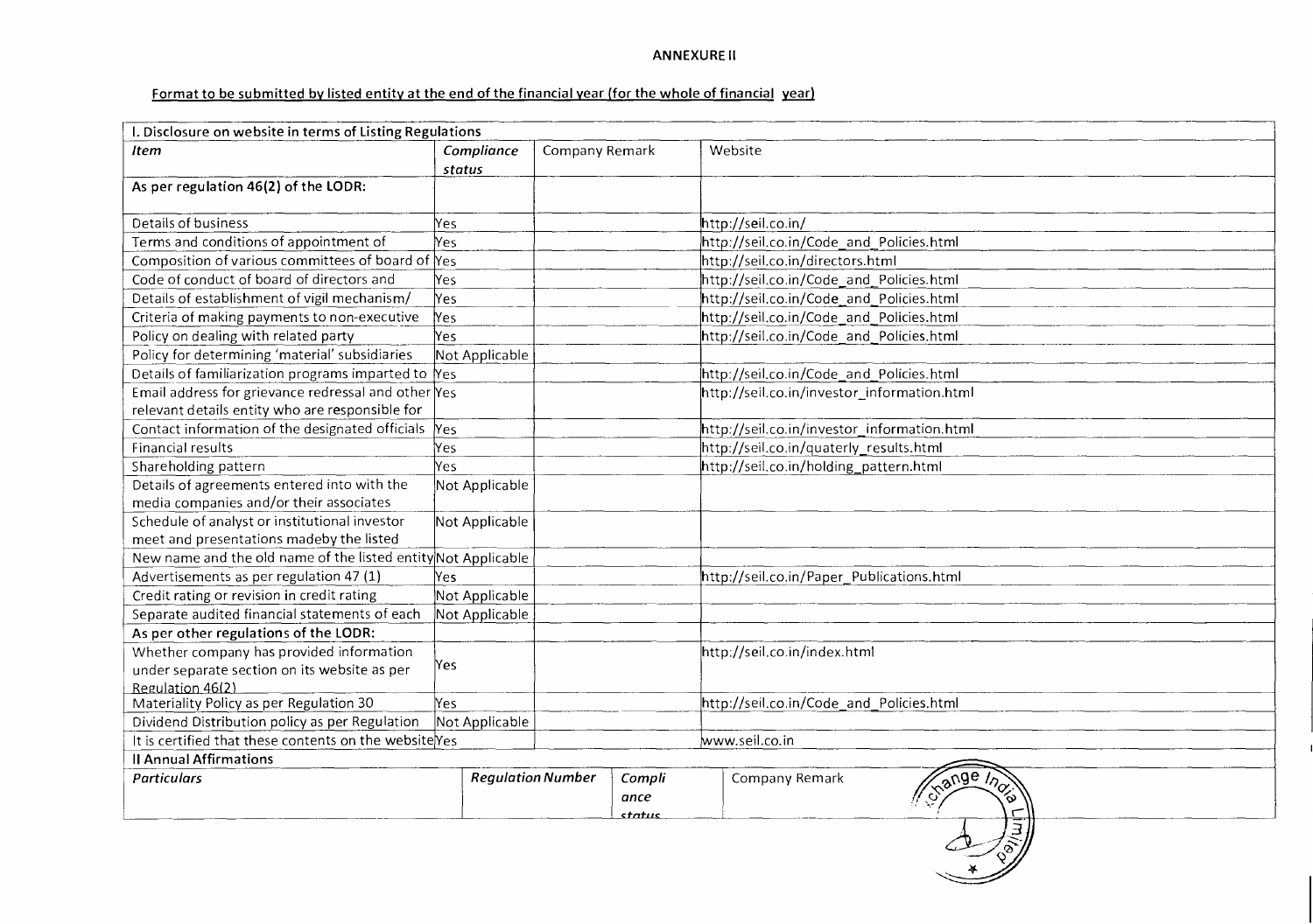| Independent director(s) have been appointed         | $16(1)(b)$ & $25(6)$               |                                |
|-----------------------------------------------------|------------------------------------|--------------------------------|
| in terms of specified criteria of 'independence'    |                                    | Yes                            |
| and/or 'eligibility'                                |                                    |                                |
| <b>Board composition</b>                            | $17(1), 17(1A)$ &                  | Yes                            |
|                                                     | 17(1B)                             |                                |
| Meeting of Board of directors                       | 17(2)                              | Nes                            |
| Quorum of Board meeting                             | 17(2A)                             | Yes                            |
| Review of Compliance Reports                        | 17(3)                              | Yes                            |
| Plans for orderly succession for                    | 17(4)                              | Yes                            |
| appointments                                        |                                    |                                |
| Code of Conduct                                     | 17(5)                              | Yes                            |
| Fees/compensation                                   | 17(6)                              | Yes                            |
| Minimum Information                                 | 17(7)                              | Yes                            |
| Compliance Certificate                              | 17(8)                              | Yes                            |
| Risk Assessment & Management                        | 17(9)                              | Yes                            |
| Performance Evaluation of Independent               | 17(10)                             | Yes                            |
| <b>Directors</b>                                    |                                    |                                |
| Recommendation of Board                             | 17(11)                             | Yes                            |
| Maximum number of directorship                      | 17A                                | Yes                            |
| Composition of Audit Committee                      | 18(1)                              | Yes                            |
| Meeting of Audit Committee                          | 18(2)                              | Yes                            |
| Composition of nomination & remuneration            | 19(1) 8(2)                         | Yes                            |
| committee                                           |                                    |                                |
| Quorum of Nomination and Remuneration               |                                    | Yes                            |
| Committee meeting                                   | 19(2A)                             |                                |
| Meeting of nomination & remuneration                |                                    | Yes                            |
| committee                                           | 19(3A)                             |                                |
| Composition of Stakeholder Relationship             | 20(1), 20(2) and                   | Yes                            |
| Committee                                           | 20(2A)                             |                                |
| Meeting of stakeholder relationship                 |                                    | Yes                            |
| committee                                           | 20(3A)                             |                                |
| Composition and role of risk management             | 21(1), (2), (3), (4)               | Yes                            |
| committee                                           |                                    |                                |
| Meeting of Risk Management Committee                |                                    | Yes                            |
|                                                     | 22                                 |                                |
| Vigil Mechanism                                     | 22                                 | Yes                            |
| Policy for related party Transaction                | $23(1)$ , $(1A)$ , $(5)$ , $(6)$ , | Yes                            |
| <b>Prior or Omnibus approval of Audit Committee</b> | 23(2), (3)                         | Yes                            |
| for all related party transactions                  |                                    |                                |
| Approval for material related party                 | 23(4)                              | Yes                            |
| transactions                                        |                                    |                                |
| Disclosure of related party transactions on         | 23(9)                              | <b>Exange Inc.</b><br>Yes<br>స |
| consolidated basis                                  |                                    |                                |
|                                                     |                                    | 闅                              |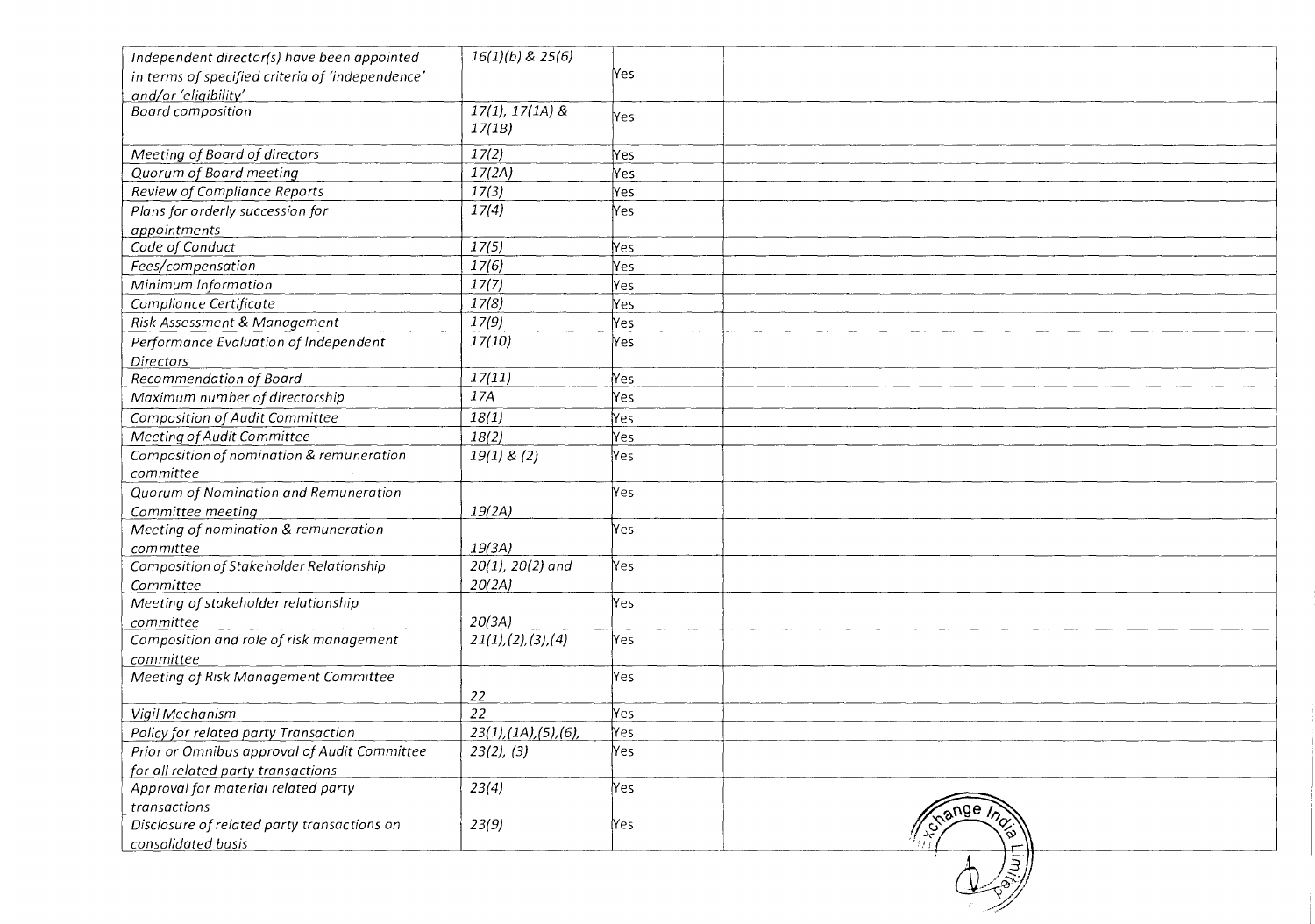| Composition of Board of Directors of unlisted   | 24(1)                    | Not Applicable |
|-------------------------------------------------|--------------------------|----------------|
| material Subsidiary                             |                          |                |
| Other Corporate Governance requirements         | $24(2), (3), (4), (5)$ & | Not Applicable |
| with respect to subsidiary of listed entity     | (6)                      |                |
| Annual Secretarial Compliance Report            |                          | Yes            |
|                                                 | 24(A)                    |                |
| Alternate Director to Independent Director      | 25(1)                    | Not Applicable |
| Maximum Tenure                                  |                          | Yes            |
|                                                 |                          |                |
|                                                 | 25(2)                    |                |
| Meeting of independent directors                | $25(3)$ & $(4)$          | Yes.           |
| Familiarization of independent directors        | 25(7)                    | Yes            |
| Declaration from Independent Director           | $25(8)$ & $(9)$          | Yes.           |
| D & O Insurance for Independent Directors       | 25(10)                   | Not Applicable |
| Memberships in Committees                       | 26(1)                    | .<br>Yes       |
| Affirmation with compliance to code of          | 26(3)                    |                |
| conduct from members of Board of Directors      |                          |                |
| and Senior management personnel                 |                          | Yes            |
| Disclosure of Shareholding by Non-Executive     | 26(4)                    | .<br>Yes       |
| <b>Directors</b>                                |                          |                |
| Policy with respect to Obligations of directors | 26(2) & 26(5)            | Not Applicable |
| and senior management                           |                          |                |

#### **Other Information**

#### **Ill Affirmations:**

The Listed Entity has approved Material Subsidiary Policy and the Corporate Governance requirements with respect to subsidiary of Listed Entity have been complied. - **Not Applicable** 

#### **Other Information**

**Name**   $\ddot{\cdot}$ **Designation**   $\mathbb{R}^2$  **Raveendra Babu M Company Secretary & Compliance Officer** 



 $\bullet$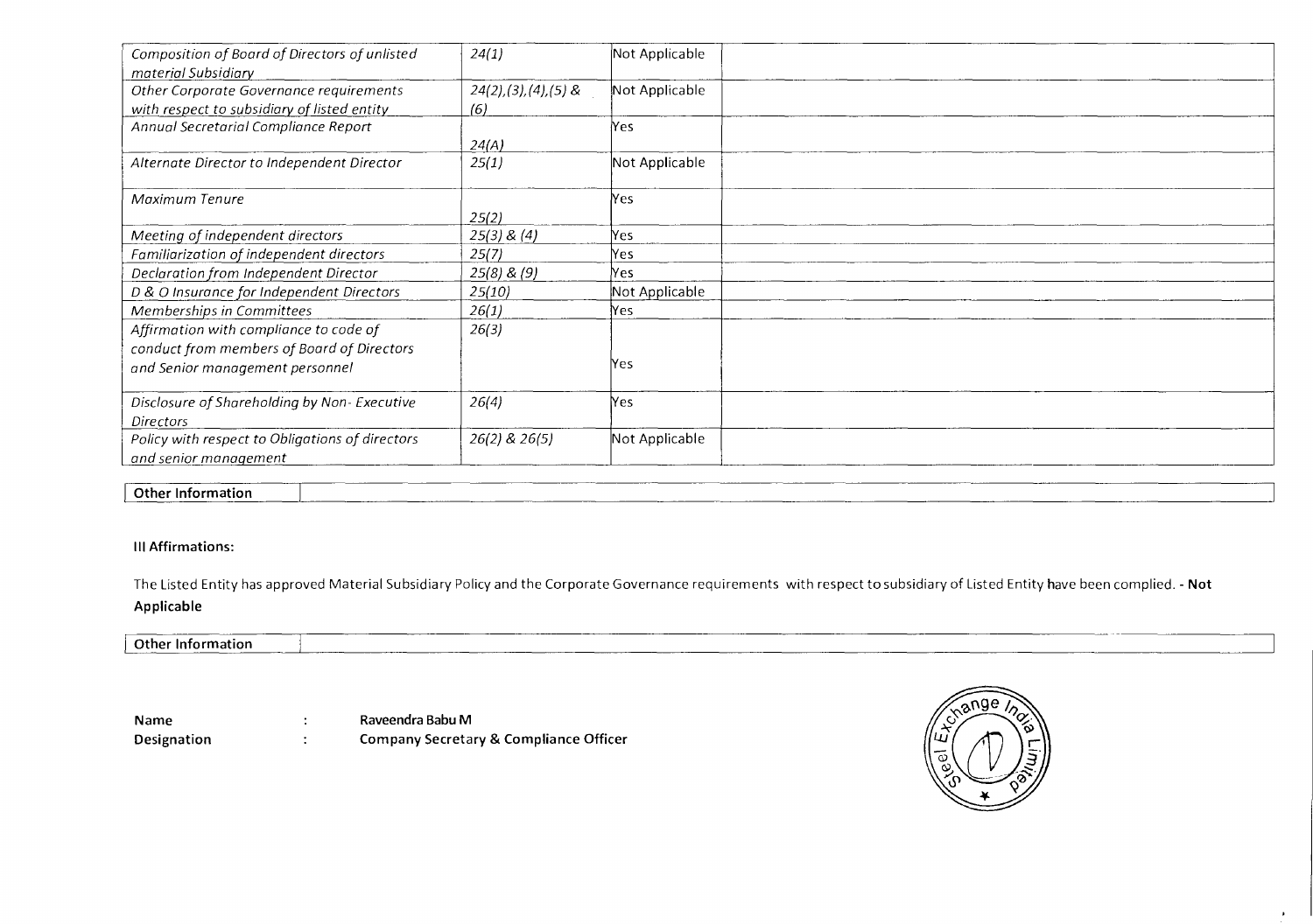|                                                                                                |                                                                   |                                                                                             |                                                         |                                                                       |                                                                      | <b>ANNEXURE IV</b>                                                                                      |                                              |
|------------------------------------------------------------------------------------------------|-------------------------------------------------------------------|---------------------------------------------------------------------------------------------|---------------------------------------------------------|-----------------------------------------------------------------------|----------------------------------------------------------------------|---------------------------------------------------------------------------------------------------------|----------------------------------------------|
| 534748, STEELXIND                                                                              |                                                                   |                                                                                             | Steel Exchange India Ltd                                |                                                                       |                                                                      | 31.03.2022                                                                                              |                                              |
| (A) Any loan or any other form of debt advanced by the listed entity directly or indirectly to |                                                                   |                                                                                             |                                                         |                                                                       |                                                                      |                                                                                                         |                                              |
|                                                                                                | Aggregate amount advanced during six months                       |                                                                                             |                                                         |                                                                       |                                                                      |                                                                                                         | Balance outstanding at the end of six months |
| Promoter or<br>any other<br>entity<br>controlled by<br>them                                    | Promoter<br>Group or any<br>other entity<br>controlled by<br>them | Directors<br>including)<br>relatives)<br>or any<br>other<br>entity<br>controlled<br>by them | KMPs or<br>any other<br>entity<br>controlled<br>by them | Promote<br>r or any<br>other<br>entity<br>controlle<br>$d$ by<br>them | Promoter<br>Group or<br>any other<br>entity<br>controlled<br>by them | <b>Directors</b><br><i>(including)</i><br>relatives) or<br>any other<br>entity<br>controlled by<br>them | KMPs or any other entity controlled by them  |
| $\Omega$                                                                                       | $\Omega$                                                          | $\Omega$                                                                                    | 0                                                       | $\Omega$                                                              | $\Omega$                                                             | $\Omega$                                                                                                | $\Omega$                                     |

(B) Any guarantee/ comfort letter (by whatever name called) provided by the listed entity directly or indirectly, in connection with any loan(s) or any other form of debt availed by:

| Entity                                                                                             | Type (guarantee, comfort letter<br>etc.) | Aggregate amount of<br>issuance during six<br>months | Balance outstanding at the end of six months (taking into account any invocation) |
|----------------------------------------------------------------------------------------------------|------------------------------------------|------------------------------------------------------|-----------------------------------------------------------------------------------|
| Promoter or any<br>other<br>entity<br>controlled<br>by<br>them                                     | O                                        | 0                                                    | $\circ$                                                                           |
| Promoter Group<br>or any other<br>entity controlled<br>by them                                     | $\circ$                                  | $\circ$                                              | $\mathbf 0$                                                                       |
| <b>Directors</b><br>(including<br>relatives) or any<br>entity<br>other<br>controlled<br>by<br>them | $\mathbf 0$                              | $\mathbf 0$                                          | $\circ$<br><b>Kange</b> .                                                         |
|                                                                                                    |                                          |                                                      |                                                                                   |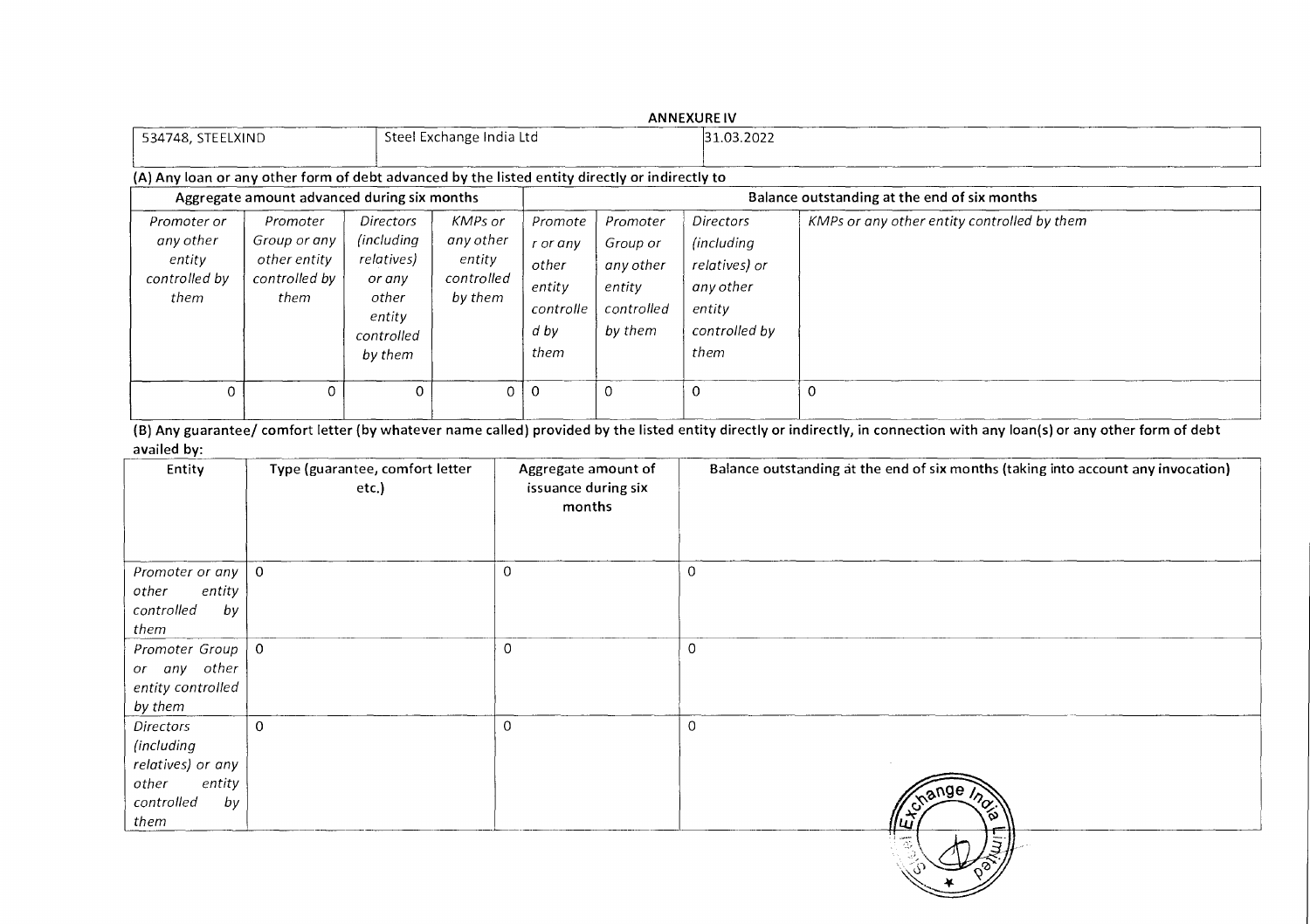| KMPs or<br>any   | J. | л. |
|------------------|----|----|
| entity<br>other  |    |    |
| controlled<br>bv |    |    |
| them             |    |    |

## (C) Any security provided by the listed entity directly or indirectly, in connection with any loan(s) or any other form of debt availed by:

| Entity                            | Type of Security (cash, shares<br>etc.) | Aggregate value of<br>security provided during<br>six months | Balance outstanding at the end of six months |
|-----------------------------------|-----------------------------------------|--------------------------------------------------------------|----------------------------------------------|
|                                   |                                         |                                                              |                                              |
| Promoter or any $\vert 0 \rangle$ |                                         | $\mathbf 0$                                                  | $\pmb{0}$                                    |
| other<br>entity                   |                                         |                                                              |                                              |
| controlled<br>by                  |                                         |                                                              |                                              |
| them                              |                                         |                                                              |                                              |
| Group $\vert 0 \vert$<br>Promoter |                                         | $\mathbf 0$                                                  | $\mathbf 0$                                  |
| other<br>any<br>or                |                                         |                                                              |                                              |
| entity controlled                 |                                         |                                                              |                                              |
| by them                           |                                         |                                                              |                                              |
| <b>Directors</b>                  | $\mathbf 0$                             | $\Omega$                                                     | $\overline{0}$                               |
| (including                        |                                         |                                                              |                                              |
| relatives) or any                 |                                         |                                                              |                                              |
| other<br>entity                   |                                         |                                                              |                                              |
| controlled<br>by                  |                                         |                                                              |                                              |
| them                              |                                         |                                                              |                                              |
| <b>KMPs</b><br>or<br> any         | $\overline{0}$                          | $\Omega$                                                     | $\Omega$                                     |
| entity<br>other                   |                                         |                                                              |                                              |
| controlled<br>by                  |                                         |                                                              |                                              |
| them                              |                                         |                                                              |                                              |

(D) If the Listed Entity would like to provide any other information the same may be indicated here